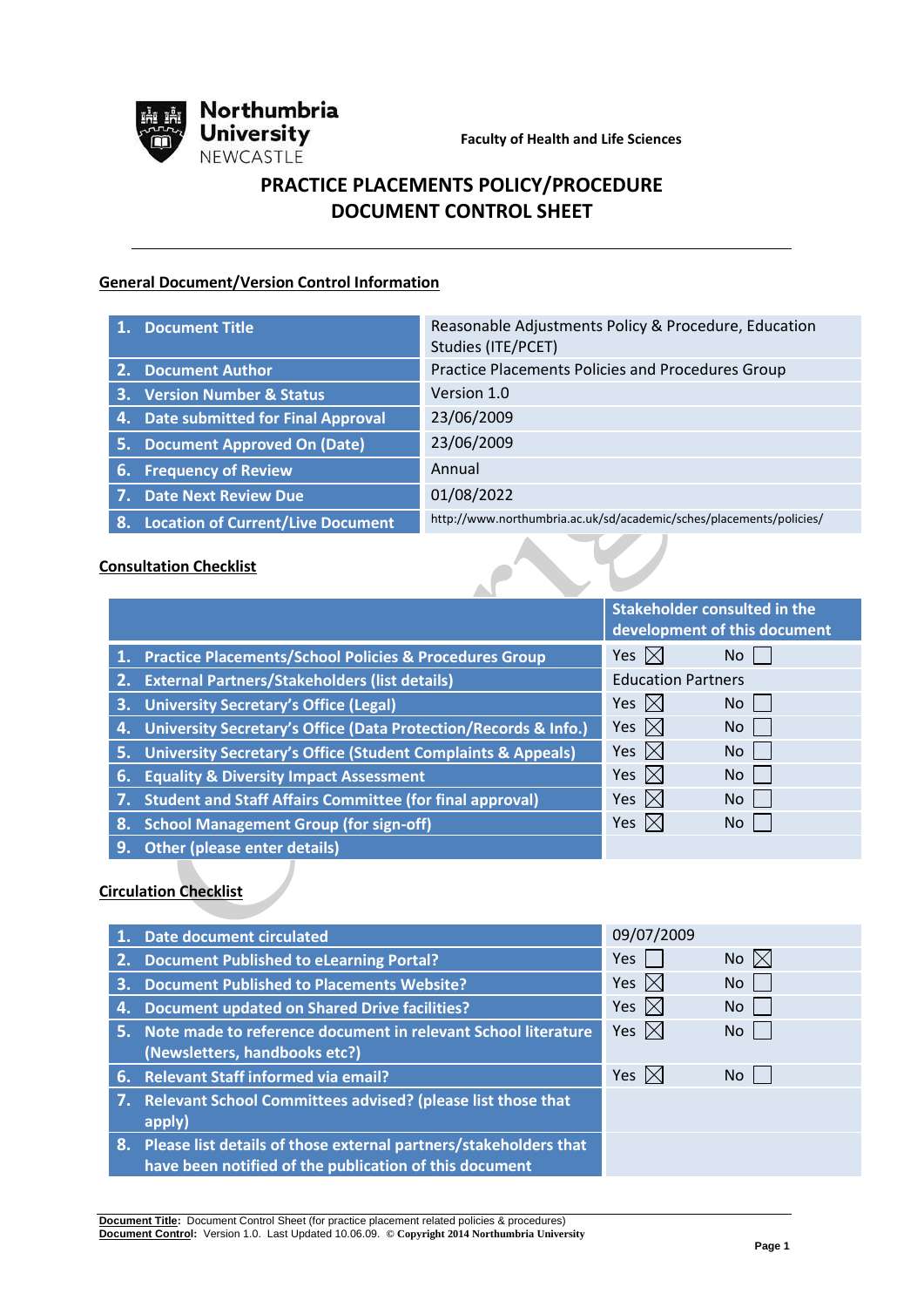## **Faculty of Health and Life Sciences Practice Placements**

# **REASONABLE ADJUSTMENTS POLICY AND PROCEDURE Education Studies (ITE/PCET)**

## *This policy and procedure applies only to ITE students and those on Education Studies programmes. Separate policy and procedure documents are available to support Social Care and Health students.*

# **1. Introduction**

Following the introduction of the Disability Discrimination Act (DDA) (1995) and its subsequent amendments, and the Special Education Needs Disability Act (SENDA) (2001), there is a duty for Higher Education Institutions (HEI's) to provide appropriate support to students with a disability. The University, in meeting this obligation, has a range of strategies in place to support students on campus. Placement Providers may meet this duty by making what are described as *'reasonable adjustments'* to ensure disabled students have the same opportunities as others to benefit from work based/practice placements, and to facilitate the student in meeting practice based learning outcomes/competencies.

DDA 2005 extends the requirements for public bodies (including HEI's) to **actively promote** equality of opportunity for disabled people and to publish a Disability Equality Scheme (DES) setting out how this will be done. The University's DES was published in December 2006. The DES describes the University's commitment to the social model of disability.

Further guidance outlined in the Quality Assurance Agency (QAA) '*Code of practice for the assurance of quality and standards in higher education: Section 3: Student with disabilities'* – October 1999, indicates that HEI's should develop policies and procedures that highlight:

*'…implications for disabled students of collaborative provision and articulate arrangement involving study in more than one institution and/or other partner organisation'*

The development of this policy and procedure was led by the Practice Placements Policy and Procedures Group.

A broad variety of stakeholders were consulted in the development of this policy and procedure, including the Northumbria University Disability Advisor, Associate Dean for Education and Social Care, Associate Dean for Learning and Teaching, Programme

**Document Title:** Reasonable Adjustments Policy & Procedure, Education Studies (ITE/PCET) **Document Control:** Version 1.0. Last Updated 09.07.09. Printed versions of this document may be out of date. Please refer to the Practice Placements Website a[t www.northumbria.ac.uk/hcesplacements](http://www.northumbria.ac.uk/hcesplacements) for all current versions of documentation.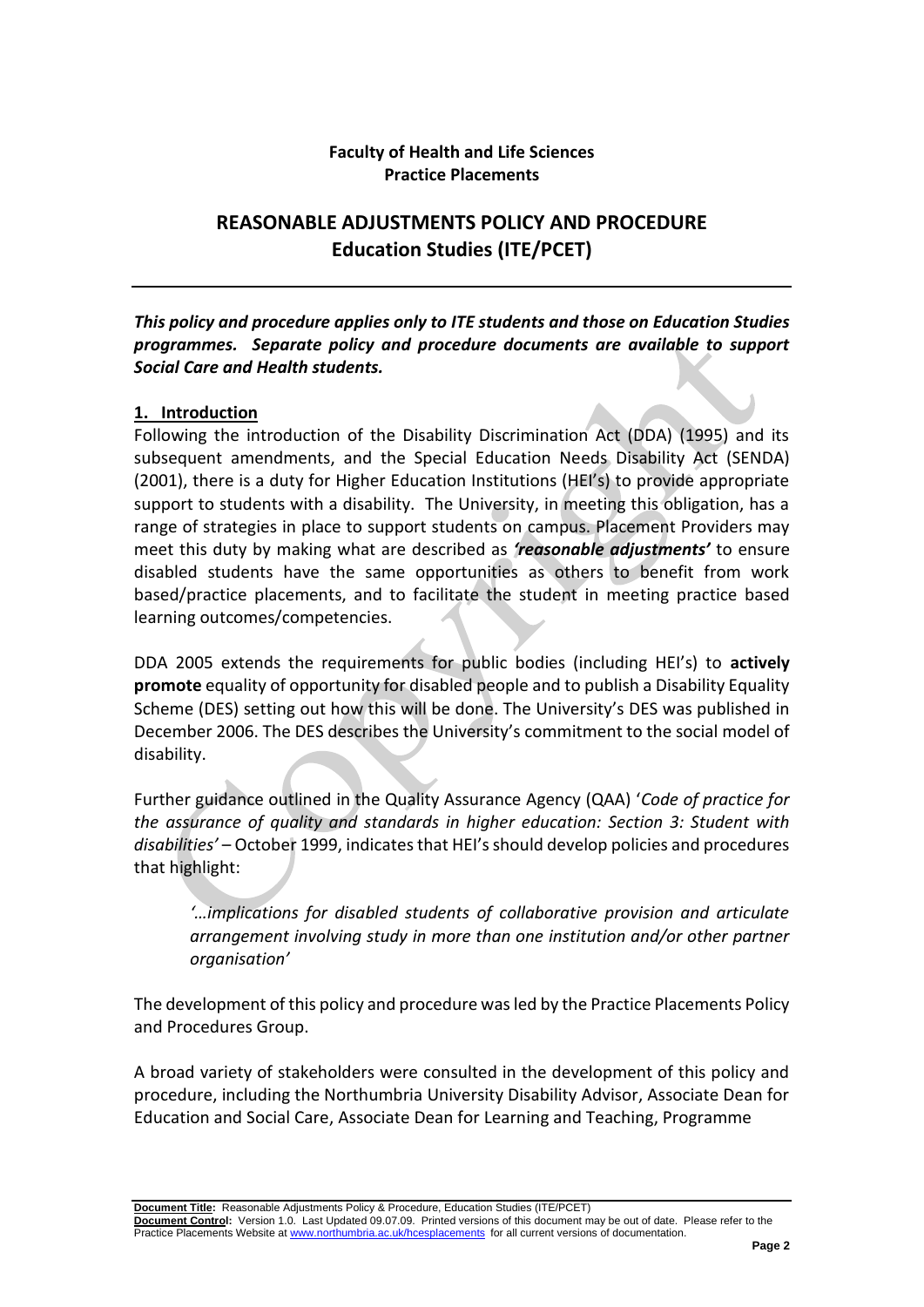Managers, Administrative Staff responsible for managing placements, students, representatives of the Admissions team and the partnership with schools and educational settings..

## **3. Policy Statement**

To discharge its duty to the relevant Acts and meet the standards of the Quality Assurance Agency (QAA), The Faculty of Health and Life Sciences, in consultation with placement providers, has agreed the following policy and procedure to facilitate reasonable adjustments that support students with a disability, to access and make full use of off campus practice placements.

This policy and associated procedure applies to all programmes in the Faculty of Health and Life Sciences that require student allocation to a practice placement as part of a programme of study.

*"fit to teach: those who are in generally good health but who have conditions which are likely to interfere to some extent with their efficiency in teaching either all subjects or certain specified subjects, though these conditions are not serious enough to make the candidate unfit for the teaching profession. This includes those whose disability could require ITT providers to make a reasonable adjustment to enable them to provide effective and efficient teaching. (TDA 2004 Able to Teach: Page 5)* 

"In deciding whether a candidate is fit to teach, the provider's occupational health adviser (OHA) will consider whether candidates:

- Have the health and well-being necessary to deal with specific types of teaching and associated duties (adjusted, as appropriate) they are engaged in
- Are able to communicate effectively with children, parents and colleagues
- Possess sound judgement and insight
- Remain alert at all times
- Can respond to pupils' needs rapidly and effectively
- Are able to manage classes
- Do not constitute any risk to the health, safety or well-being of children in their care
- Can, wherever necessary and appropriate, be enabled by reasonable adjustment to meet these criteria.

'Teaching' is legally defined as:

- Planning and preparing lessons and courses for children
- Delivering lessons to children
- Assessing the development, progress and attainment of children, and
- Reporting on the development, progress and attainment of children.

This legislation is designed to ensure that teachers are not required to carry out tasks that could be delegated to other members of school staff. It may be helpful to bear this in mind when considering whether a person is fit to teach. It means that, for example,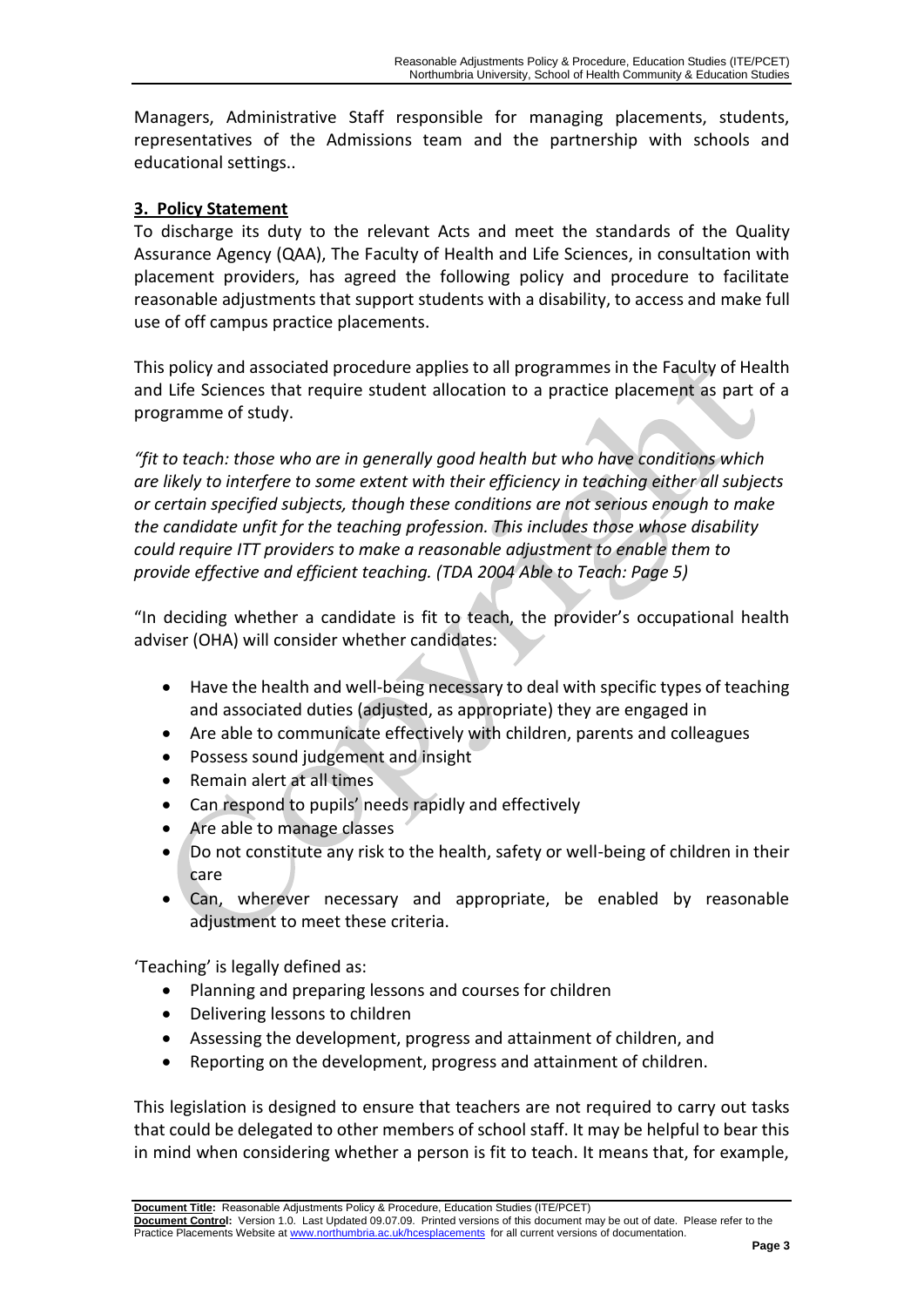there should be no presumption that a teacher has to be able to lift heavy objects, drive a car, swim, deal with every child's physical needs, or go on physically demanding trips. *(TDA 2007 Able to Teach)*

# **2. Definitions**

## *2.1 Disability*

*'A person has a disability if he or she has a physical or mental impairment which has a substantial and long term adverse effect on his or her ability to carry out normal day to day activities' DDA 1995*

*Social model of disability: 'the poverty, disadvantage and social exclusion experienced by many disabled people is not the inevitable result of their impairments or medical conditions, but rather stems from attitudinal or environmental barriers' Disability Rights Commission, 2005*

QAA (Oct 1991, p.5) indicate that '*Institutions should be aware that disability covers a wide range of impairments including physical and mobility difficulties, hearing impairment, visual impairment, specific learning difficulties including dyslexia, medical conditions and mental health problems'*

## *2.2 Discrimination Against Disability*

Under the DDA Part 4, discrimination against disabled applicants or students can take place in either of two ways:-

- by treating the person "less favourably" than other people
- by failing to make a "reasonable adjustment" when the person is placed at "substantial disadvantage" compared to other people for a reason relating to their disability

## *2.3 Reasonable Adjustment*

What adjustments are reasonable for an institution/organisation to take will depend on individual circumstances, for example, the type of work placement being provided, the nature and length of the placement and the importance of the placement to the course or to the particular student's learning. The implications of a student's disability are also relevant in the context of a placement providers own Reasonable Adjustment policies and procedures and where appropriate the need to initiate organisational health and safety risk assessments.

Some of the other factors to be taken into account in determining what is reasonable are:-

- The financial resources available to the placement provider
- The cost or practicality of making a particular adjustment
- Grants or loans available to assist disabled students with reasonable adjustment such as the Disabled Students' Allowances
- The extent to which aids or services will otherwise be provided to disabled students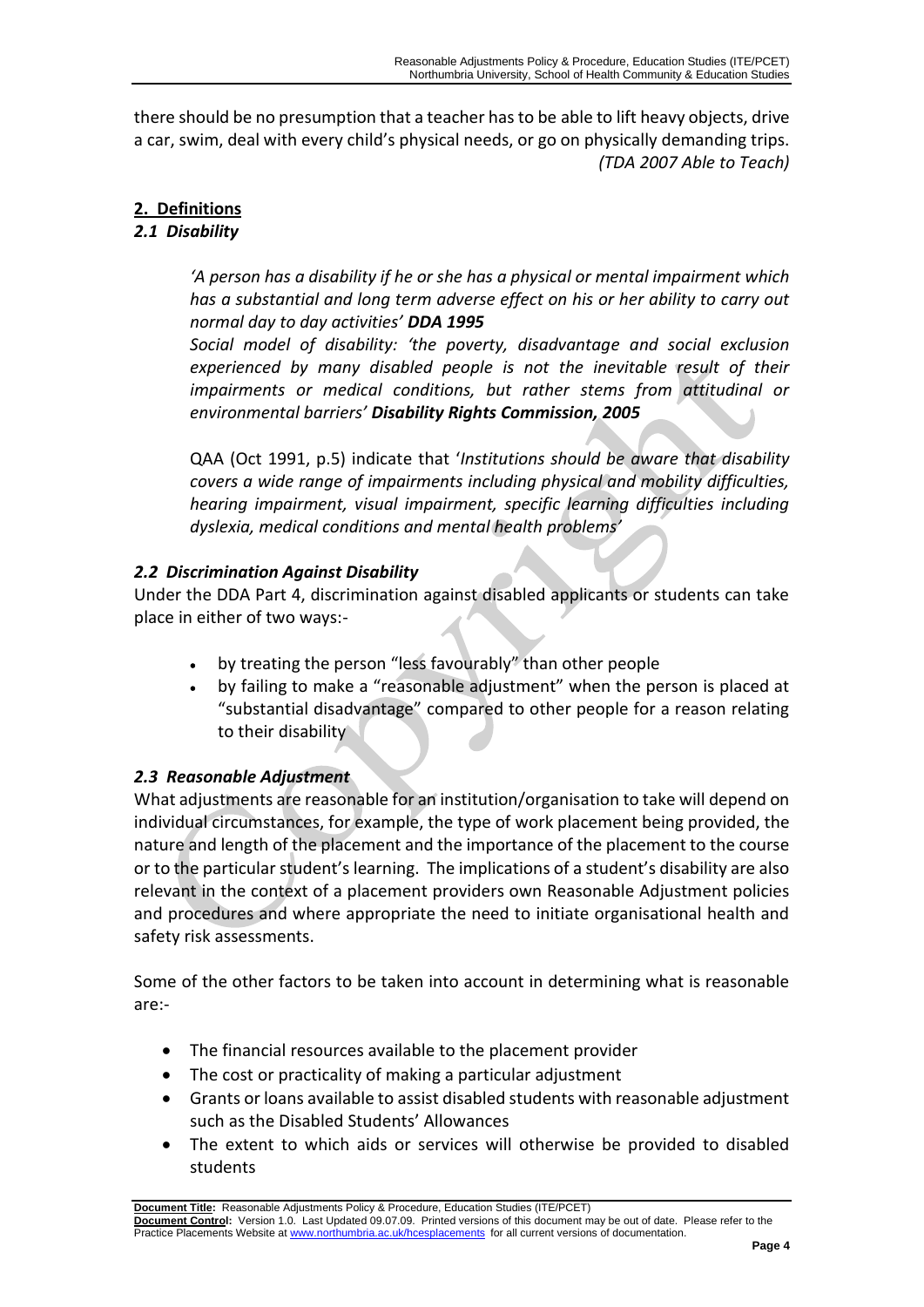- The need to maintain academic and other standards as prescribed by Professional/Regulatory Bodies
- The relevant interests of other students / individuals
- The relevant interests of pupils/students in the placement sites

Some examples of adjustments that may be made include:-

- Provision of a support worker, where appropriate
- Modification of or provision of specific equipment, eg, a chair, a mouse, specialist software
- Relocation to a different educational placement setting
- Adjustments to premises
- Modification of Instructions, processes or procedures

## **4. Procedure – (Reference to Appendices 1 and 2)**

#### *4.1 Disability Disclosed on Application or at Interview*

If disability is declared on the relevant application form or at interview, the Admissions Tutor will inform the relevant Programme Manager who in consultation with the applicant will recommend referral to Occupational Health/Disability Services to determine whether any reasonable adjustments may need to be made within the practice environment and whether it will impact on the applicant's ability to either access or make use of learning opportunities when allocated to practice placements. **This referral will be made within 1 week of receiving notification of the disability.**

The Admissions Tutor/ Programme Manager must advise the applicant that any offer of a place on the programme will be conditional upon:

- **(a)** Referral for Occupational Health/Disability Services assessment at least two and no later that four weeks before the commencement of the programme.
- **(b)** Occupational Health/Disability Services providing reports following such assessment usually within four weeks or at least four weeks before the commencement date of the first placement that will indicate whether:
	- *No reasonable adjustments are required or*
	- There is a requirement for 'reasonable adjustments' to be made with a clear *indication of what these should be or*
	- **No** reasonable adjustments can be made
- **(c)** The placement providers capacity to meet reasonable adjustments identified in the Occupational Health/Disability Services Report(s)
- **(d)** The availability of appropriate practice placements in partner organisations, which the applicant/student will be able to access/make effective use of

The relevant Programme Manager will liaise with the applicant throughout this process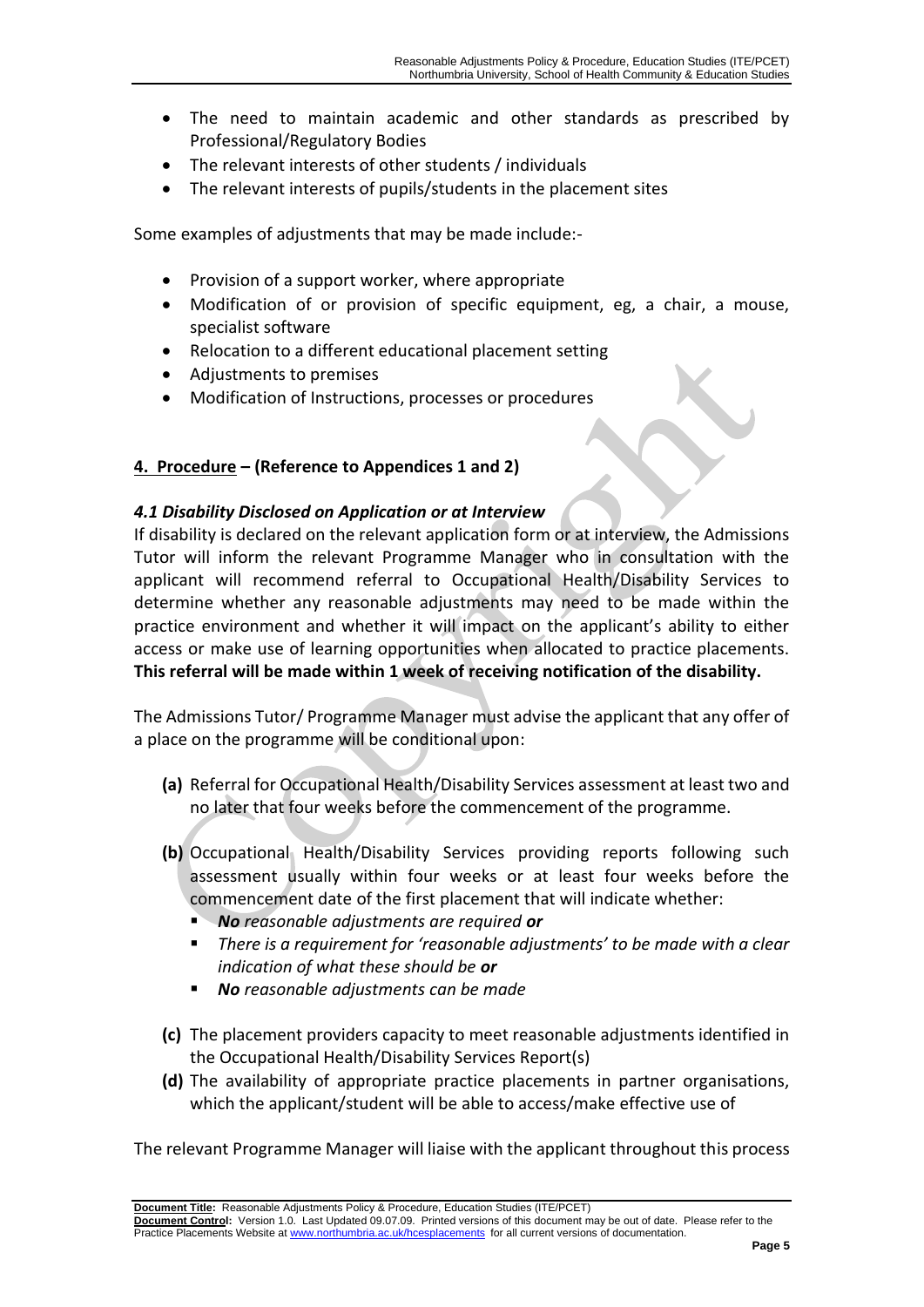## *4.1.1 Receipt of the declaration of a disability* (i.e. via application form or interview)

Within one week of receiving the declaration, The Admissions Tutor (with student's consent) will inform the relevant Programme Manager who will complete and submit Form RA1 – Notification of applicant/student disability and forward to the University Occupational Health and the Disability Services Department to:

- Initiate Occupational Health/Disability Services Assessments
- Dependent upon outcome of Occupational Health Assessment / Disability Services Report(s) and in consultation with Programme Manager confirm suitability of applicant to meet the demands of the programme

*4.1.2 No requirement for a Reasonable Adjustment* **-** If there is no requirement for adjustment and the disability is such that it is not likely to prevent the applicant from accessing/making effective use of practice placement learning opportunities then a place on the programme would be confirmed by the relevant Programme Manager/Admissions tutor at this point subject to the applicant meeting all other requirements for access to the programme. The prospective student will be advised of the procedure/process, should there be a future requirement for a further assessment of reasonable adjustments to be made.

#### *4.1.3 Reasonable Adjustment required*

**(a)** If the report indicates that there is a requirement for 'reasonable adjustment' to be made the relevant Programme Manager will convene a Meeting with the placements coordinator/placement tutor within 2 weeks, and not less than 4 weeks before the date of commencement of the initial placement.

**(b)** The meeting will involve the prospective student (who will be invited to have someone accompany them for support purposes), relevant Programme Manager, Placement Co-ordinator and/or relevant Programme Placement Co-ordinator and member of placement office team coordinating placements for that programme of study. **(Reference to Appendix I)**

**(c)** The aim of this meeting will be to plan the student's initial placement and as many subsequent placements in advance as is possible at this time. Issues such as travel details, potential adjustments and support required will be discussed – this will allow a plan to be agreed by all parties. Further placement planning meetings may need to be reconvened prior to subsequent placements, or if there is any change in a student's/applicant's condition.

**(d)** It must be acknowledged that changes to placements may have to be made due to circumstances beyond the University's / Placement Providers control and that if no reasonable adjustment can be made, an alternative placement will be sought if available.

**(e)** The Placements Administrator, with support from the Programme Team, will liaise with the Placement Provider and relevant Placement Tutor/ Programme Placement Co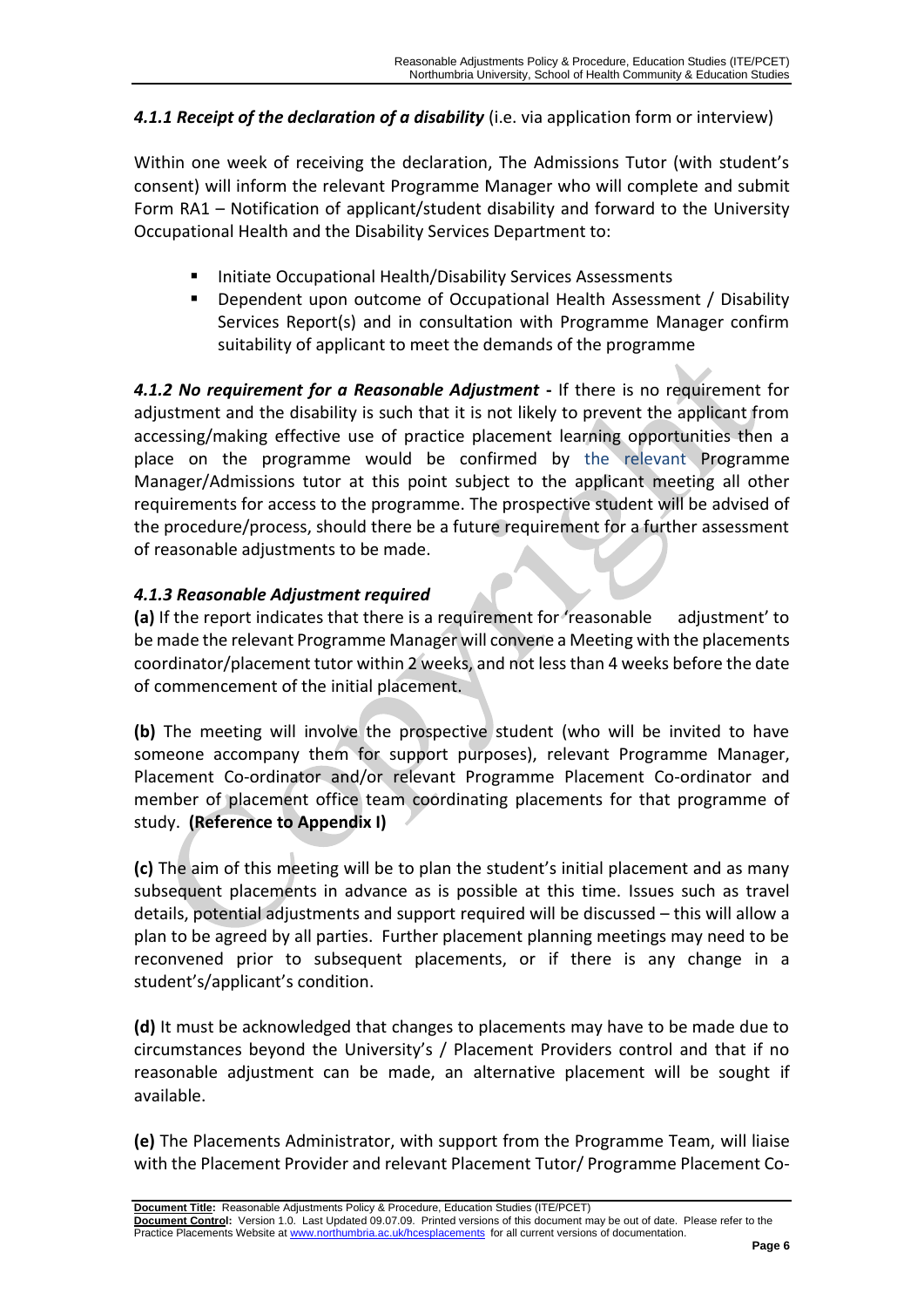ordinator to arrange appropriate placements and confirm that reasonable adjustments can be made, **(Reference to Appendix I)**. The planned programme of placements and any reasonable adjustments made are subject to periodic review and/or if there is a significant change in the nature of the student's disability or planned programme of allocation or the professional body requirements.

*4.1.5 No reasonable adjustments can be made -* University Occupational Health/Disability Service identify that no satisfactory/reasonable adjustments can be made and make recommendation that the student is not able to complete the programme. Applicant referred to Student Services / Careers Guidance to explore options for alternate programmes of study.

# **4.2 Disability Disclosed During the Programme of Study**

**We strongly recommend that students with a known disability, register themselves as disabled at the earliest opportunity, in order to gain access to the full range of support available.** 

Whilst applicants to higher education have a statutory duty to disclose information about disabilities or long-term health conditions for teaching courses in England and Wales, this does not always happen. Students are often uncertain about what information they have to disclose or may be anxious that in disclosing information, they may somehow be disadvantaged or discriminated against.

If it becomes apparent or the student's Mentor/Tutor suspects that the student has a disability or the student discloses to their Mentor/Tutor that they have a disability this (with the student's consent) should be reported immediately to the Placement Coordinator or relevant Programme Leader. The Placement Co-ordinator /Programme Placement Co-ordinator /Programme Leader must inform the student's Programme Manager at the earliest opportunity who will then advise the student that a referral to Occupational Health/Disability Services is required to ensure the student can meet the requirements of the programme.

**4.2.1** The relevant Programme Manager will complete and submit Form RA1 – Notification of applicant/student disability within one week of being notified that a student may have a disability Reference to Appendix II) to the University Occupational Health and the Disability Services Department to:

- Initiate Occupational Health/Disability Services Assessments
- With the student's consent inform the student's Professional Tutor / Guidance Tutor
- **(e)** If it is felt that the disability is such that it materially impacts on the student's ability to continue on their current placement then consideration may be given to removing the student from the placement until the Occupational Health Assessment is completed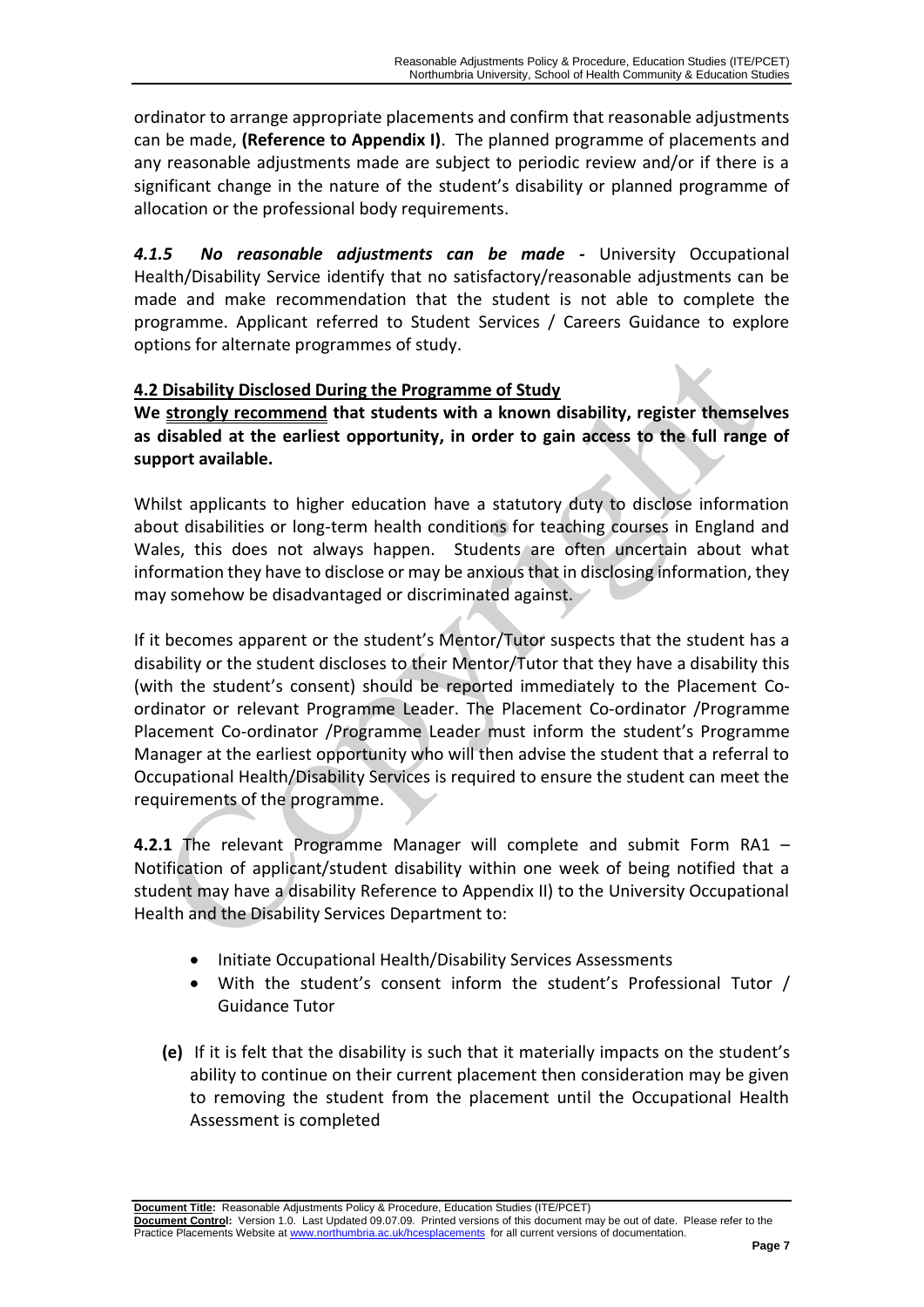- **(f)** Occupational Health/Disability Services will provide a report following such an assessment usually within four weeks. The report will indicate whether:
	- *No reasonable adjustments are required or*
	- *There is a requirement for 'reasonable adjustments' to be made with a clear indication of what these should be or*
	- *No reasonable adjustments can be made*
- **(g)** Placement providers will determine whether any appropriate reasonable adjustments can be made
- **(h)** The availability of appropriate placements, with partner organisations, which the applicant/student will be able to access/make effective use of

The Programme Manager will liaise with the student throughout this process

*4.2.2 No requirement for a Reasonable Adjustment* **-** If there is no requirement for adjustment and the disability is such that it is not likely to prevent the applicant from accessing/making effective use of placement learning opportunities then the student's programme will continue as planned. The student will be advised of the procedure/process, should there be a requirement in the future for a reasonable adjustment to be made.

## *4.2.3 Reasonable Adjustment required*

**(a)** If the report indicates that there is a requirement for 'reasonable adjustment' to be made the Programme Manager will convene a Placements Meeting within 2 weeks.

**(b)** The meeting will involve the Student (who will be invited to have someone accompany them for support purposes), Placement Co-ordinator and/or relevant Programme Placement Co-ordinator and Professional Tutor /Guidance Tutor and if necessary a member of placement office team coordinating placements for that programme of study. **(Reference to Appendix II)**

**(c)** The aim of this meeting will be to plan the student's future placements as far in advance as is possible at the time. Issues such as travel details, potential adjustments and support required will be discussed and the plan will be agreed by all parties.

**(d)** It may be necessary to ask the Placement Provider to undertake a Risk Assessment or placement providers may invoke relevant local policies to initiate a Risk Assessment. The Placement Co-ordinator or relevant Programme Placement Co-ordinator will advise on the specific requirements of the placement provider organisation.

*4.2.4 No reasonable adjustments can be made* **–** Should the University Occupational Health/Disability Service identify that no satisfactory/reasonable adjustments can be made; the matter will be referred to the Professional Suitability Panel for review, with the potential for a student's removal from the programme (Vice Chancellor's decision).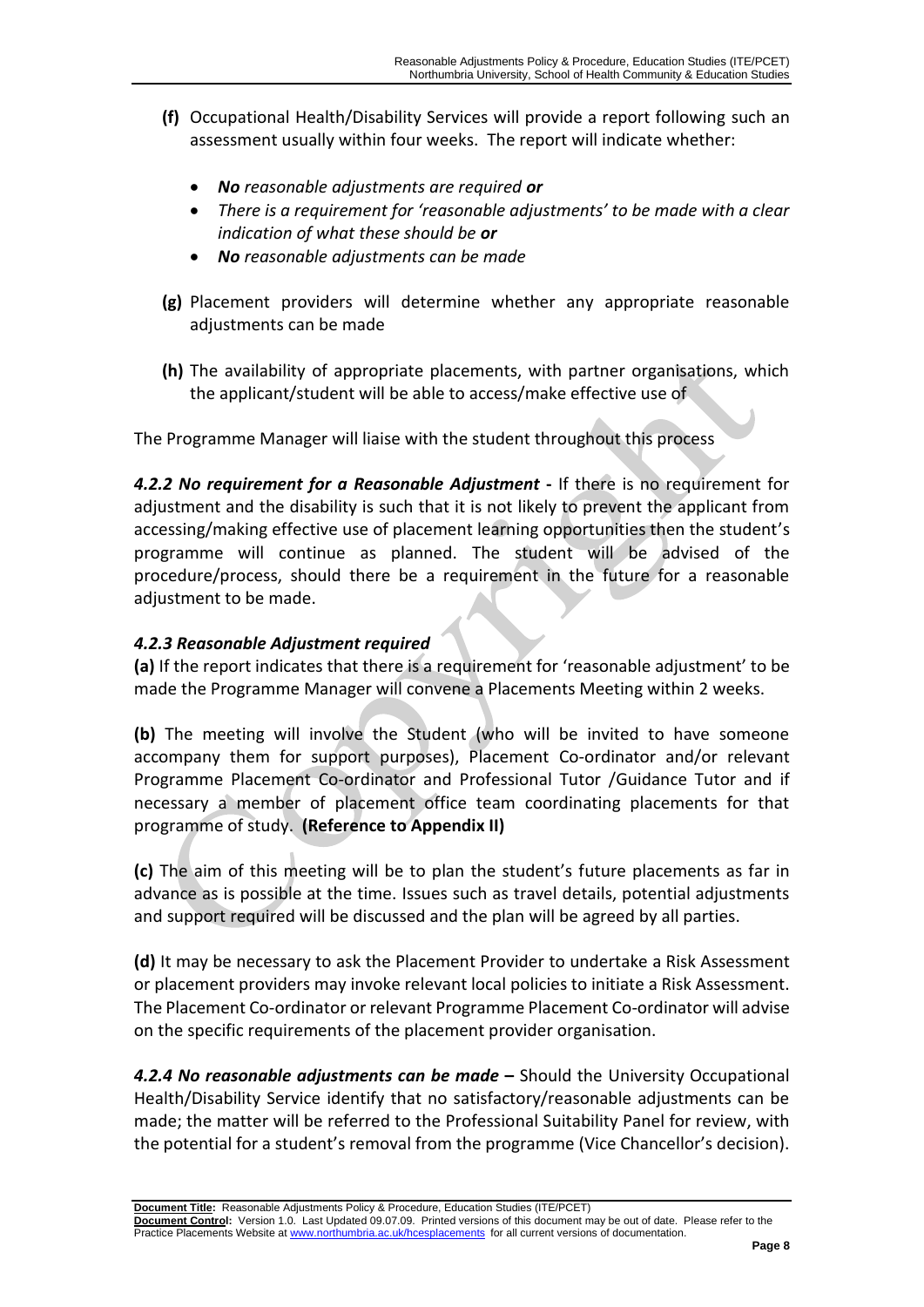## **4.3 Monitoring and Review**

**4.3.1** Placement staff (Professional /Guidance Tutors, School Based Tutors /Liaison Tutors / Mentors/ Placement or Programme Placement co-ordinator etc) in consultation with the student will monitor any adjustments in placement to ensure they are working well for disabled students and that they are responsive to the student's current needs.

**4.3.2** Any complaints of harassment and/or discrimination in a work placement should be reported to the placement provider and placement co-ordinator and investigated promptly. The aim should always be to resolve complaints locally and speedily to minimise disruption to the placement. Northumbria University may in some cases need to terminate the placement if the provider fails to ensure that the student will not face further harassment or discrimination. In such cases, alternative arrangements need to be put in place to allow the student to gain appropriate work experience elsewhere.

**4.3.3** Students should be offered a debriefing session by one of the following: their Link Tutor / Placement Co-ordinator /Professional or Guidance Tutor within one month of the end of their placement, to discuss their placement experience within a context of personal development.

## **4.4 Evaluation and Development**

Placements that make reasonable adjustments in order to accommodate students with a disability will be evaluated by the student at the end of the placement to ensure that they are providing appropriate standards and learning opportunities.

The Professional/ Guidance Tutor will provide the student with a copy of **Form RA2 - Placement evaluation after reasonable adjustment/s.** Completed copies of this form will be retained within the student's file and by the Placement Office. Feedback will be provided to the placement providers (via the Placement Co-ordinator) from the Professional / Guidance Tutor within four weeks of the student completing the placement to help improve and develop provision for disabled students. Lessons learned from the evaluation will also be fed into the strategic planning of placements.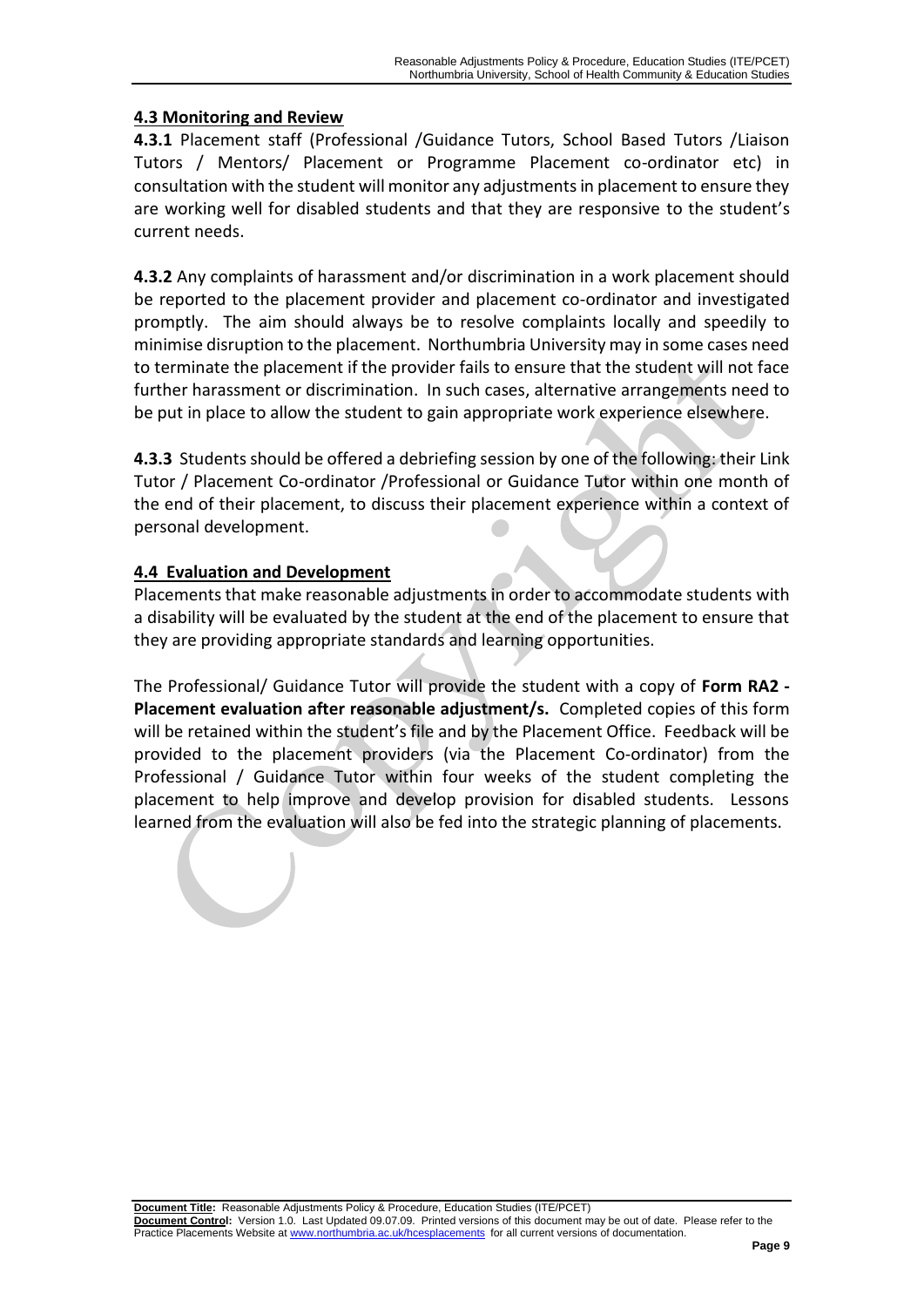#### **References**

**1.** Great Britain. *Disability Discriminations Act 1995: Elizabeth II. Chapter 50.* (1995) London: The Stationery Office.

OR Online:

Great Britain. *Disability Discriminations Act 1995: Elizabeth II. Chapter 50.* (1995) [Online]. Available at: [http://www.opsi.gov.uk/acts/acts1995/Ukpga\\_19950050\\_en\\_1](http://www.opsi.gov.uk/acts/acts1995/Ukpga_19950050_en_1) (Accessed: 28 January 2008).

- **2.** *Equality and Human Rights Commission* (2007) Available at: <http://www.equalityhumanrights.com/pages/eocdrccre.aspx> (Accessed: 28 January 2008).
- **3.** Great Britain. Department for Education and Skills (2002) *Finding out about People's Disabilities: a good practice guide for further and higher education institutions* [Online]. Available at:<http://www.lifelonglearning.co.uk/findingout/> (Accessed: 28 January 2008).
- **4.** Great Britain. Disability Rights Commission (2007) *Maintaining Standards, Promoting Equality: Professional regulation within nursing, teaching and social work and disabled people's access to these professions* [Online]. Available at: <http://www.maintainingstandards.org/> (Accessed: 28 January 2008).
- **5.** Great Britain. Department for Education and Skills (2002) *Providing Work Placements for Disabled Students: a good practice guide for further and higher education institutions* [Online]. Available at: <http://www.lifelonglearning.co.uk/placements/>(Accessed: 28 January 2008).
- **6.** *The Quality Assurance Agency for Higher Education* (no date) Available at: [www.qaa.ac.uk](http://www.qaa.ac.uk/) (Accessed: 28 January 2008).
- **7.** College of Occupational Therapists. (2004) *Guidance on disability and learning*. [Online]. Available at: [http://www.cot.org.uk/public/publications/list/education/free/disability\\_learning](http://www.cot.org.uk/public/publications/list/education/free/disability_learning/intro.php) [/intro.php](http://www.cot.org.uk/public/publications/list/education/free/disability_learning/intro.php) (Accessed: 28 January 2008). NB registration required. Not available in print
- **8.** Northumbria University (2008) *Disclosure and Reasonable Adjustment Procedure* (online)<http://northumbria.ac.uk/sd/central/hr/policies/?view=Standard> (Accessed: 1 April 2008).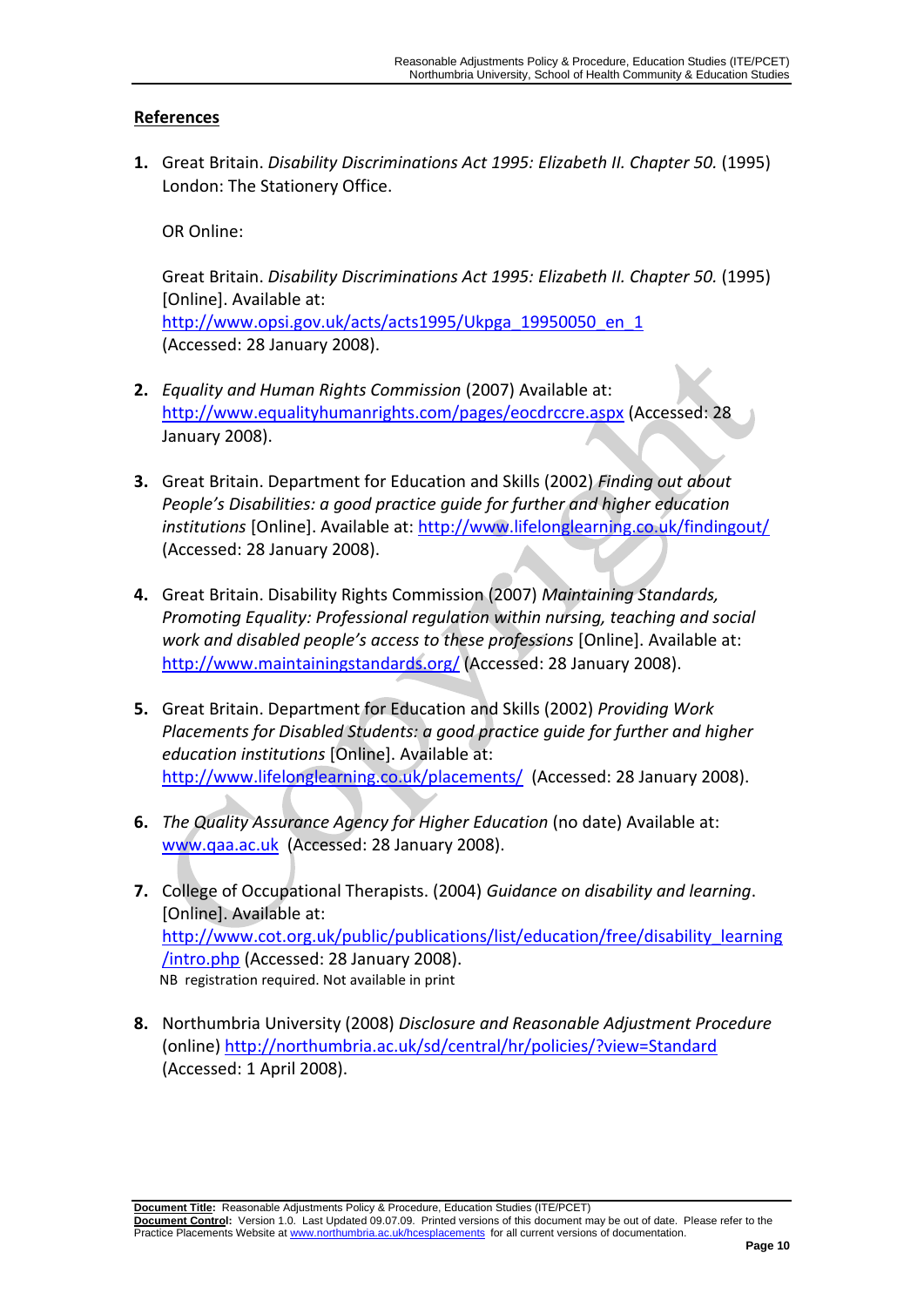